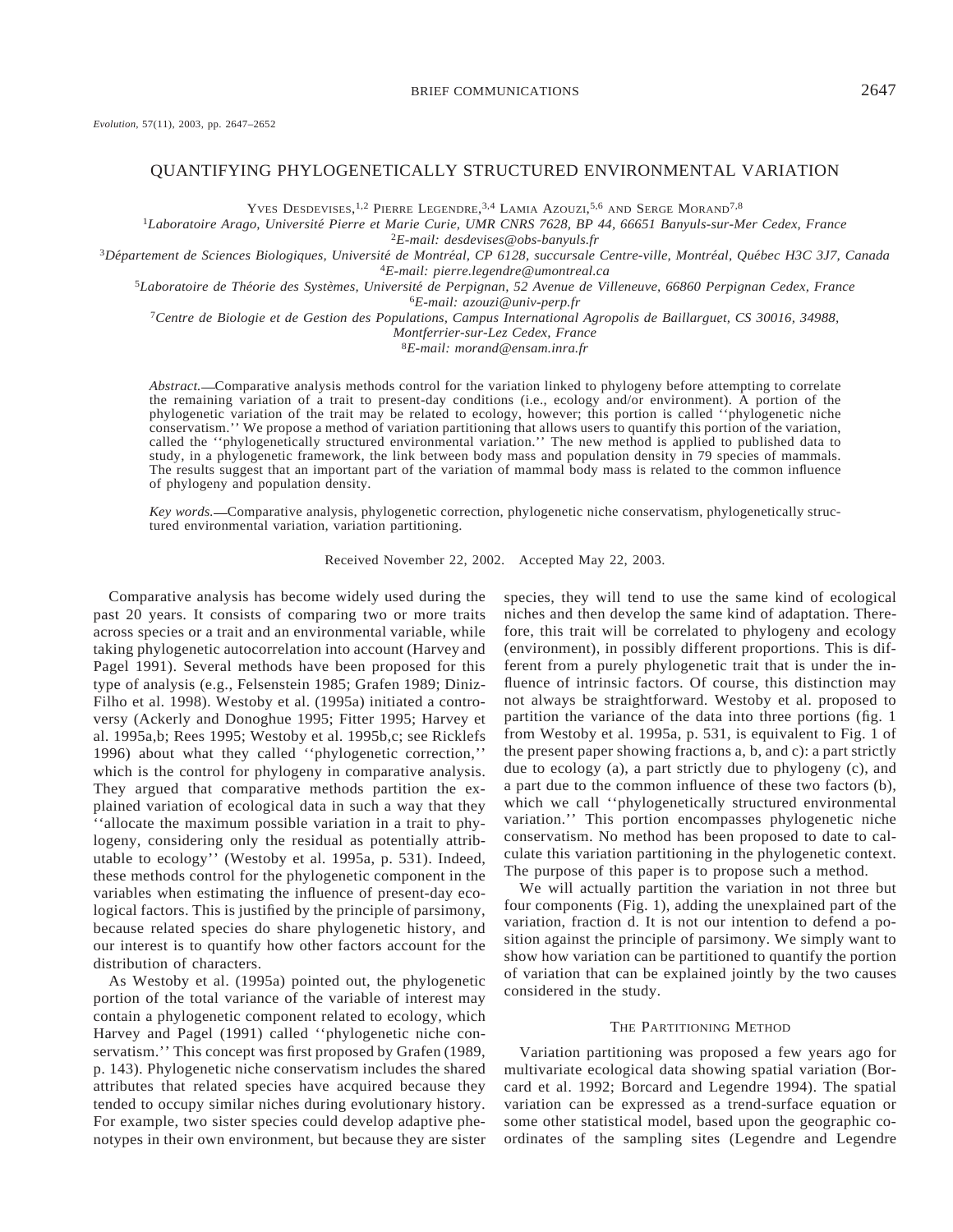

FIG. 1. Partitioning the variation of a dependent variable (thick horizontal line) among ecological and phylogenetic components.

1998). Borcard and Legendre (2002) have shown how this procedure can be generalized to model spatial structures at all spatial scales that can be perceived by the sampling design. The variation of species assemblages can be decomposed into a fraction a, which is correlated with environment variables but is not spatially structured; a fraction b, which is the spatially structured component of environmental variation; a fraction c, which is not correlated with the environmental variables used in the model but is spatially structured; and an unexplained component d.

The decomposition of phylogenetic variation is a problem of the same nature. The problem here is to take into account, in the analysis, the variance related to the phylogeny. When using the method of independent contrasts (Felsenstein 1985), phylogenetic relationships are eliminated by subtraction from the variables under study instead of being expressed on their own. One possible solution would be to express the phylogeny as a distance matrix that would be included in a multiple regression equation computed on distance matrices (Legendre et al. 1994). The distance matrix would be calculated from either the original data (obtained for instance by alignment of sequences) or a derived phylogenetic tree represented in the form of a patristic distance matrix, that is, containing distances between species computed from the tree. To express the phylogenetic variance as a distance matrix also requires the expression of all the other variables as distance matrices, which leads to work on distances instead of the raw data. Dutilleul et al. (2000, table 2) showed, however, that the correlation between two data vectors  $\mathbf{x}_1$  and  $\mathbf{x}_2$  is higher than the Mantel correlation statistic between two distance matrices  $D_1$  and  $D_2$  derived from  $x_1$  and  $x_2$ . Legendre (2000) has also shown that the power of the *t*-test of the Pearson correlation coefficient between  $\mathbf{x}_1$  and  $\mathbf{x}_2$  is higher than that of the Mantel test between  $D_1$  and  $D_2$ . For these reasons, it seems preferable to carry out this decomposition on rectangular data tables instead of distance matrices.

The autoregressive method (Cheverud and Dow 1985; Cheverud et al. 1985; Gittleman and Kot 1990) or a maximum-likelihood-based method (Lynch 1991) can be used to estimate the level of phylogenetic inertia, partitioning the total variation of a quantitative trait into a specific and a phylogenetic component, that is, the phylogenetic inertia. Blomberg and Garland (2002) reviewed the concept of phylogenetic inertia and discussed the biològical (and other) forces that generate it. Another approach to quantify phylogenetic inertia was proposed by Diniz-Filho et al. (1998): it expresses the phylogeny in the form of principal coordinates via a principal coordinate analysis (PCoA: Gower 1966) computed from the phylogenetic distance matrix. The same approach was used by Legendre et al. (2002) in a test for host-parasite coevolution. Using numerical simulations, Diniz-Filho et al.

(1998) showed that this method provides a better estimate of phylogenetic inertia than the autoregressive method when phylogenetic autocorrelation is low.

Any method for assessing phylogenetic inertia can be used in the approach that we are proposing here; the important point is to obtain an estimate of the correlation of phylogeny alone with the trait(s) under study. We will detail our method by using principal coordinates to estimate phylogenetic inertia, but it should be kept in mind that the principle would remain the same with any other method of representing the phylogeny. Our aim is not to propose a new method of comparative analysis but rather a new way of using existing approaches to obtain supplementary information.

Contrary to Diniz-Filho et al. (1998), who only used the first few principal coordinates selected by reference to a broken-stick model (Barton and David 1956; Frontier 1976), we are proposing to use all the principal coordinates, extracted from the distance matrix, that are significantly related to the dependent variable(s). There is no particular reason why the broken-stick model would preferably select principal coordinates that are of importance for the explanation of the dependent variable. Because the phylogenetic distance matrix may not always be Euclidean, eigenvalues may be negative. When this is the case, it is possible to apply correction methods, described in Gower and Legendre (1986) and Legendre and Legendre (1998, section 9.2.4), to render all eigenvalues positive. Again, the phylogenetic distance matrix can be calculated either from the raw data (e.g., sequence alignments), which avoids the reconstruction of a tree, or from a patristic distance matrix representing the phylogenetic tree; no negative eigenvalues should appear in the latter case.

Our method to partition the variation of a trait is the following. *Y* is the dependent variable representing the trait under study,  $X_{\text{E}}$  represents the matrix of ecological explanatory variable(s), and PCs stands for the matrix of principal coordinates representing the phylogeny.

*Step 1.* - Compute a regression of *Y* on  $X_E$ . This is a multiple regression if matrix  $X<sub>E</sub>$  contains several variables. A forward, backward, or stepwise variable selection procedure can be used to reduce the number of explanatory variables in matrix  $X_{\text{E}}$ , retaining only the environmental variables that significantly contribute to the model, according to the principle of parsimony. The coefficient of (multiple) determination of the regression,  $R^2$ , is equal to fraction a + b of the decomposition.

*Step 2.* - Compute a multiple regression of *Y* on all PCs. The coefficient  $R^2$  is equal to fraction  $b + c$  of the decomposition. Only the principal coordinates that are significantly contributing to modeling *Y* are retained to represent the phylogeny in the remainder of the analysis. No stepwise selection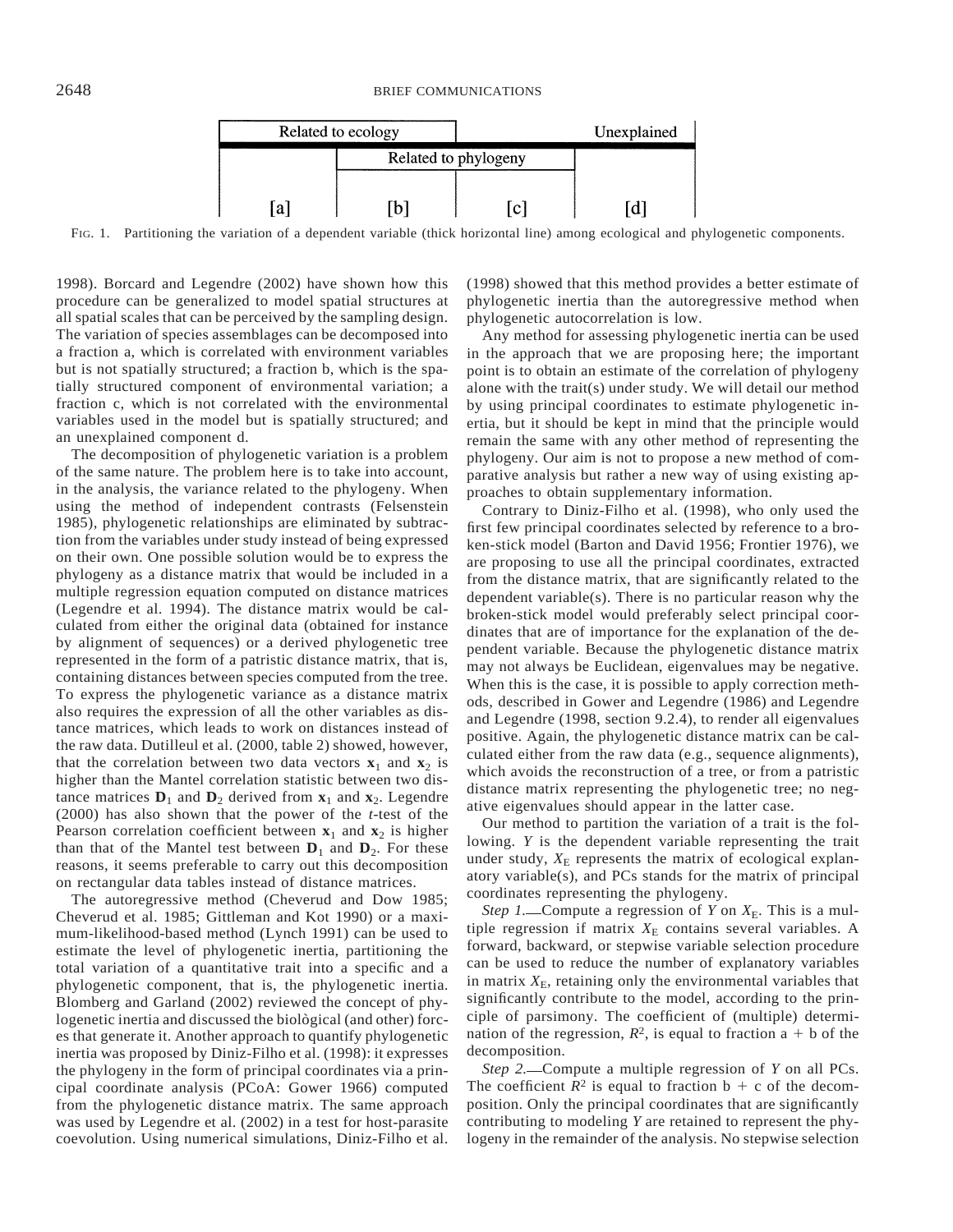procedure is needed to choose them because they are orthogonal to one another and, thus, linearly independent.

*Step 3.* Compute a multiple regression of *Y* on both  $X_{\rm E}$ and the PCs. The coefficient  $R^2$  is equal to fraction a + b + c of the decomposition.

*Step 4.* The individual values of a, b, and c can be obtained by subtraction from the previous results:  $a = R^2$  (step 3) -  $R^2$  (step 2); b =  $R^2$  (step 1) +  $R^2$  (step 2) -  $R^2$  (step 3);  $c = R^2$  (step 3) -  $R^2$  (step 1). Fraction b is the phylogenetically structured environmental variation.

*Step 5.* Find the amount of residual variation,  $d = 1 (a + b + c)$ .

It is possible to obtain the fitted values corresponding to fractions a and c. For that, it is necessary to add two steps to the procedure:

*Step 6.* Compute a partial regression of *Y* on  $X_E$ , using the PCs as covariables. The fitted values of the regression, which can be computed from the partial regression equation, correspond to fraction a. Fraction a can be tested for significance.

*Step 7.* Compute a partial regression of *Y* on PCs, using  $X<sub>E</sub>$  as covariable. The fitted values of the regression, which can be computed from the partial regression equation, correspond to fraction c. Fraction c can be tested for significance.

Fraction b, which corresponds to the phylogenetically structured environmental variation, can only be obtained by subtraction. This makes it impossible to compute fitted values for this fraction which, for the same reason, cannot directly be tested for significance (Borcard et al. 1992; Legendre and Legendre 1998, p. 773; Méot et al. 1998). It is possible to obtain fractions a, b, c, and d from steps 3, 6, and 7 only, but if the fitted values are not needed, it is easier to use steps 1, 2, and 3 because multiple regression is less computation intensive than partial regression.

This method can easily be adapted to analyze a multivariate table *Y* of dependent variables using canonical redundancy analysis, instead of multiple regression; redundancy analysis (RDA) allows users to decompose the variation of several traits, considered simultaneously, with respect to environment and phylogeny. For example, one could study the environmental and phylogenetic structure of several morphological traits taken simultaneously. This extension of variation partitioning has been described by Borcard et al. (1992), Borcard and Legendre (1994), and Legendre and Legendre (1998).

## EXAMPLE USING REAL DATA

The partitioning method was applied to the study of the link between body mass and population density in 79 species of mammals (Morand and Harvey 2000; the data can be found at http://www.pubs.roysoc.ac.uk). Body mass has been shown to be inversely related to population density (Damuth 1981, 1987; Silva and Downing 1995). The negative relationship between body mass and population density has been discussed extensively in the ecological literature (Damuth 1981, 1993; Lawton 1990; Nee et al. 1991; Silva and Downing 1995; Morand and Poulin 1998) as well as its consequences in terms of the amount of energy used (Damuth 1981). Damuth emphasized the fact that the exponent linking body size

to population density should be equal to  $-0.75$  because the energy used by an individual is positively linked to its body mass with an exponent of  $+0.75$ . The energy used by a local population of a species in a community should then be independent of body size; this is the so-called energetic equivalent rule. Criticisms against the energetic equivalent rule are based on two issues: estimation of the exponent and the possible confounding role of phylogenetic inertia.

These two life-history traits, body mass and population density, are strongly linked to the phylogeny (Morand and Poulin 1998). We will estimate here what proportions of the body mass variable are correlated with population density alone, phylogeny alone, and jointly with population density and phylogeny (which corresponds, at least in part, to phylogenetic niche conservatism). We will also quantify the unexplained portion of the variation. For our calculations, we used the data compiled by Morand and Poulin (1998) (for other references see Morand and Harvey 2000).

The data for mammal body mass and population densities were subjected to a natural logarithmic transformation (ln) to linearize their relationship. From here on, ln(body mass) and ln(density) will simply be referred to as mass and density. Departure from normality did not have to be assessed because all tests of significance were carried out through permutational procedures (999 permutations) that do not assume normality.

The regression of body mass on population density, which provided fraction  $a + b$  (Fig. 1), was highly significant (*P*  $= 0.001$ ). Population density, containing an embedded part of phylogenetic structure, explained 65% of body mass variation ( $R^2 = 0.65$ ).

A patristic distance matrix was derived from the phylogenetic tree (Fig. 2) by considering each branch length to be equal to one unit. A principal coordinate analysis (PCoA) was then performed on this matrix using The R Package version 4.0 (Casgrain and Legendre 2000). Each principal coordinate (which is an eigenvector, called PC hereafter) represented an amount of phylogenetic variance proportional to the associated eigenvalue. The principal coordinate analysis generated  $n - 1$  PCs for *n* species; the PCs were listed in decreasing order of variance, from PC1 to PC78. A forward selection procedure (program Canoco: ter Braak and Smilauer 1998) was used to select the PCs that significantly contributed to the explanation of the body mass variable. There was no need to use a more complicated selection procedure because by construct, the PCs are all orthogonal to one another.

Eight PCs were significant and were retained in the model: PC1, PC2, PC5, PC7, PC8, PC19, PC21, and PC56. The sum of their eigenvalues represented 35% of the total variance of the PCoA-transformed patristic distance matrix, and it explained 84% of the body mass variation in the 79 species of mammals  $(R^2 = 0.84, P = 0.010)$ .

Fraction  $a + b + c$  was found by regressing body mass on population density and the eight significant PCs. It was equal to 89% ( $R^2 = 0.89$ ,  $P = 0.001$ ). Fractions a, b, c, and d were obtained by subtraction (Fig. 3):  $a = (a + b + c)$  –  $(b + c) = 0.89 - 0.84 = 0.05$ , thus 5%; b =  $(a + b) - (a)$  $= 0.65 - 0.05 = 0.60$ , thus 60%; c = (b + c) - (b) = 0.84  $- 0.60 = 0.24$ , thus 24%; and  $d = 1 - (a + b + c) = 1 0.89 = 0.11$ , thus 11%.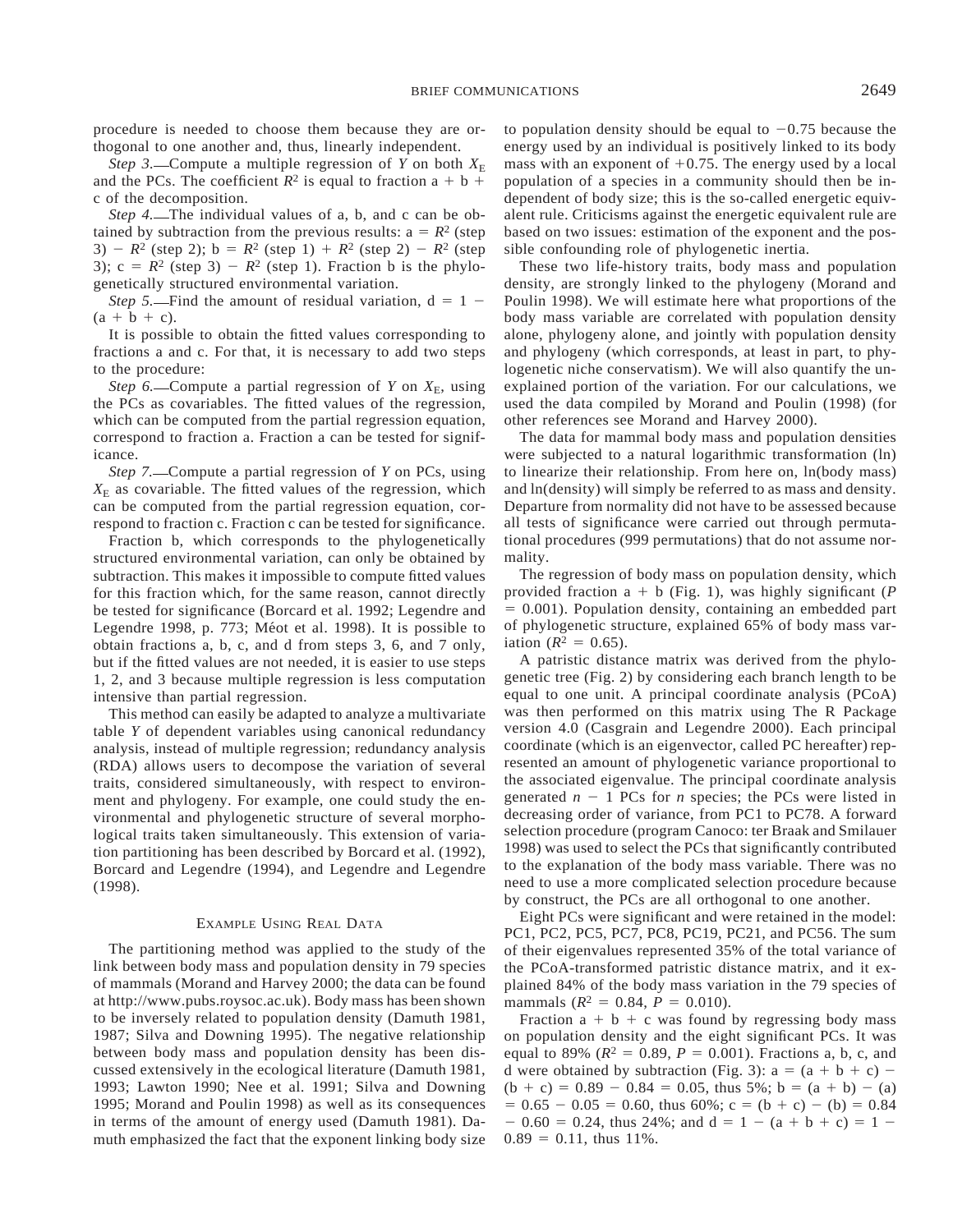## 2650 BRIEF COMMUNICATIONS



FIG. 2. Phylogeny of the 79 species of mammals used in the example. This phylogeny was derived from several sources (see Catzeflis et al. 1995; Cooper and Fortey 1998; Morand and Poulin 1998; Morand and Harvey 2000) and published in Morand and Poulin (1998).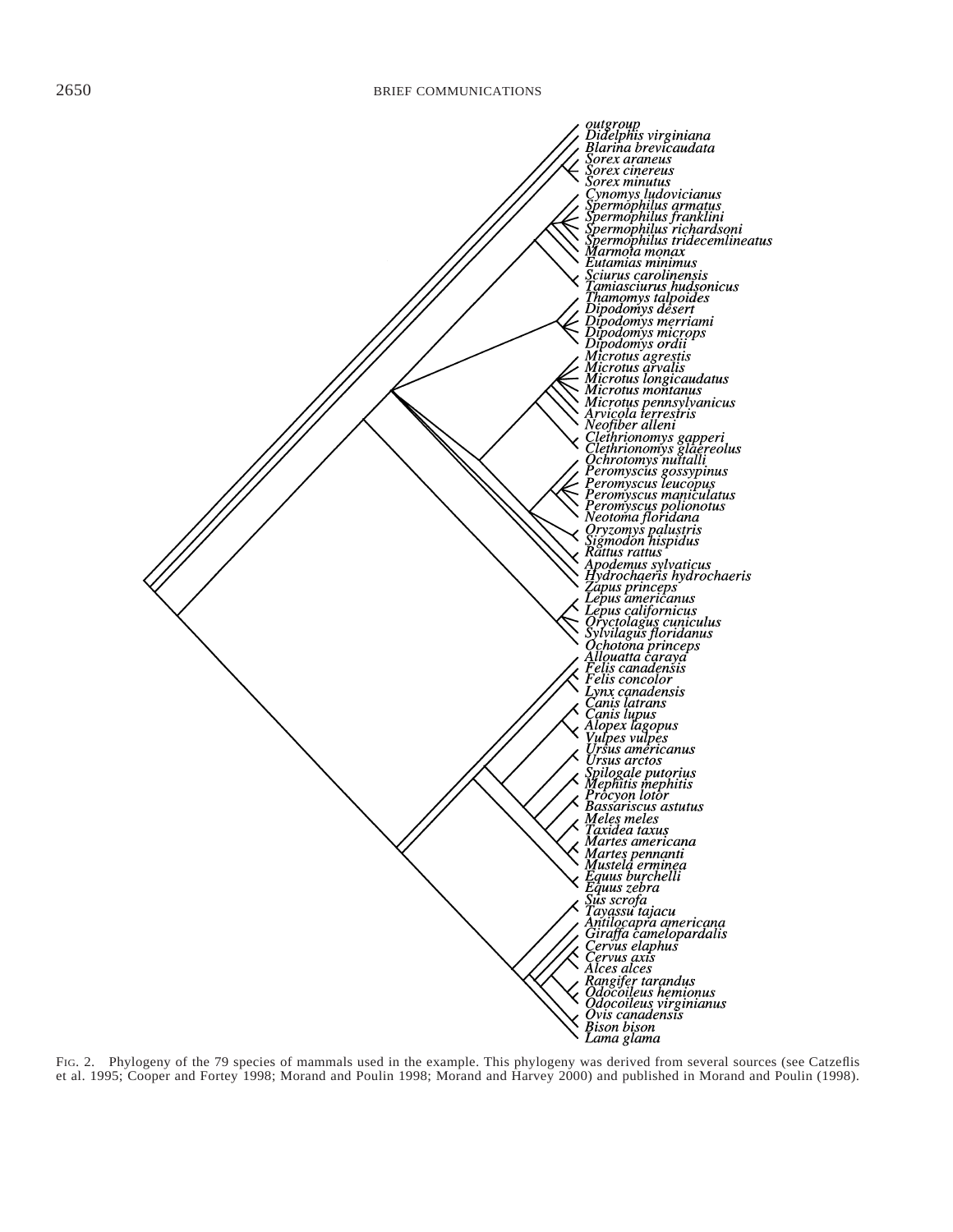

FIG. 3. Body mass variation (thick horizontal line) partitioned among population density and phylogeny to quantify phylogenetically structured environmental variation (PSEV; fraction b).

If one needs to obtain the fitted values corresponding to fractions a and c, two partial regression equations have to be computed. Fraction a was found by first regressing population density on all significant PCs and computing the residuals. The partial regression was obtained by regressing body mass on these residuals; the fitted values were computed from the regression equation. An alternative method would be to compute the multiple regression of body mass on population density *and* all significant PCs, and pick up the partial regression coefficient corresponding to population density in the regression equation. The same value as above was found for a  $(R^2 = 0.05)$ .

Fraction c was found in a similar way: each individual PC was regressed on density and the residuals of these eight simple linear regressions were computed. Body mass was then regressed on the eight vectors of residuals, using multiple linear regression, and the coefficient of multiple determination  $(R^2)$  was computed; this coefficient was equal to c. The fitted values can be computed from the regression equation. The same value as above was found for c  $(R^2 = 0.24)$ .

The calculation procedure may appear tedious, especially if a large number of PCs are used. We repeated the calculations using canonical redundancy analysis (program Canoco: ter Braak and Smilauer 1998). The manipulation was simpler using that program and the results were the same. When there is a single dependent variable in the analysis, redundancy analysis is simply multiple regression, and partial redundancy analysis, which is directly available in Canoco, is partial multiple regression. The dependent variable (body mass) and the explanatory variable (population density) were represented as simple vectors, whereas the phylogeny was represented as a matrix containing the eight significant PCs. To obtain the partial linear regression analyses needed to obtain fractions a and c, we simply specified one of the two sets of explanatory variables, in turn, as the matrix of covariables of the analysis. The permutation tests of significance computed by Canoco in partial regression do take the number of covariables into account. The permutational *P*-value for fraction a was 0.040, and 0.009 for fraction c, after 999 random permutations. It is of particular interest that fraction a was statistically significant, because it represents the relationship between ln(body mass) and ln(population density) after controlling for the effect of phylogenetic autocorrelation.

The slope of the model II functional relationship between population density (controlling for the phylogeny) and body mass (also controlling for the phylogeny), computed using major axis regression, is  $-0.76$ . Considering its 95% confidence interval  $(-1.06, -0.54)$ , this slope does not significantly differ from the value  $-0.75$  proposed by Damuth (1981) as the true functional relationship between ln(body mass) and ln(population density) in mammals. Our results thus support Damuth's equivalent energetic rule.

### **DISCUSSION**

The expression ''related to phylogeny'' encompasses many potential causes of similarity among species, including phylogenetic niche conservatism and phylogenetic inertia (sensu Westoby et al. 1995a). These two mechanisms can cause related species to be similar in many traits. From a statistical standpoint, if one wants to know if the variation of trait *X* explains that of trait *Y*, then the phylogenetic dependence (autocorrelation) among the observations must be controlled for, using an appropriate comparative method, to avoid pseudoreplication (Hurlbert 1984).

Classical comparative methods (e.g., Cheverud et al. 1985; Felsenstein 1985; Grafen 1989; Garland et al. 1992; Gittleman and Kot 1990) take into account all variation linked to phylogeny. This is a sound procedure when one wants to test the significance of the correlation between traits and establish a causative relationship between them, based on a strong biological hypothesis, most statistical testing procedures requiring independence of the observations.

In a simple cross-species comparison, there is no consideration of any variation due to phylogenetic autocorrelation, thus no control for this potentially confounding variable. Regression analysis can be used if one wants to describe the pattern of covariation among several traits and then answer the question: Is trait *X* associated with trait *Y?* It is also a good procedure when one wants to predict the value of a trait from other trait(s), answering the question: What is the predictive value of *Y* for a given *X?* Comparative methods aim at answering a different question: Does trait *X* explain trait *Y?* This supposes controlling for the effects of confounding variables. In the present case, the confounding variable is the phylogeny. The method proposed here allows one to answer yet another question: What is the nature of the variation of *Y* explained by *X?*

Our method attributes the maximum amount of variation to a single well-established cause (phylogenetic autocorrelation) before invoking other independent causes (e.g., adaptations). Our proposal allows comparative biologists to quantify Harvey and Pagel's (1991) concept of phylogenetic niche conservatism for actual data tables. The need to interpret more finely the results of comparative analyses was pointed out by Westoby et al. (1995b), who argued that current phylogenetic correction methods (i.e., comparative methods) were not able to answer questions calling for a detailed partitioning of the phylogenetic variation.